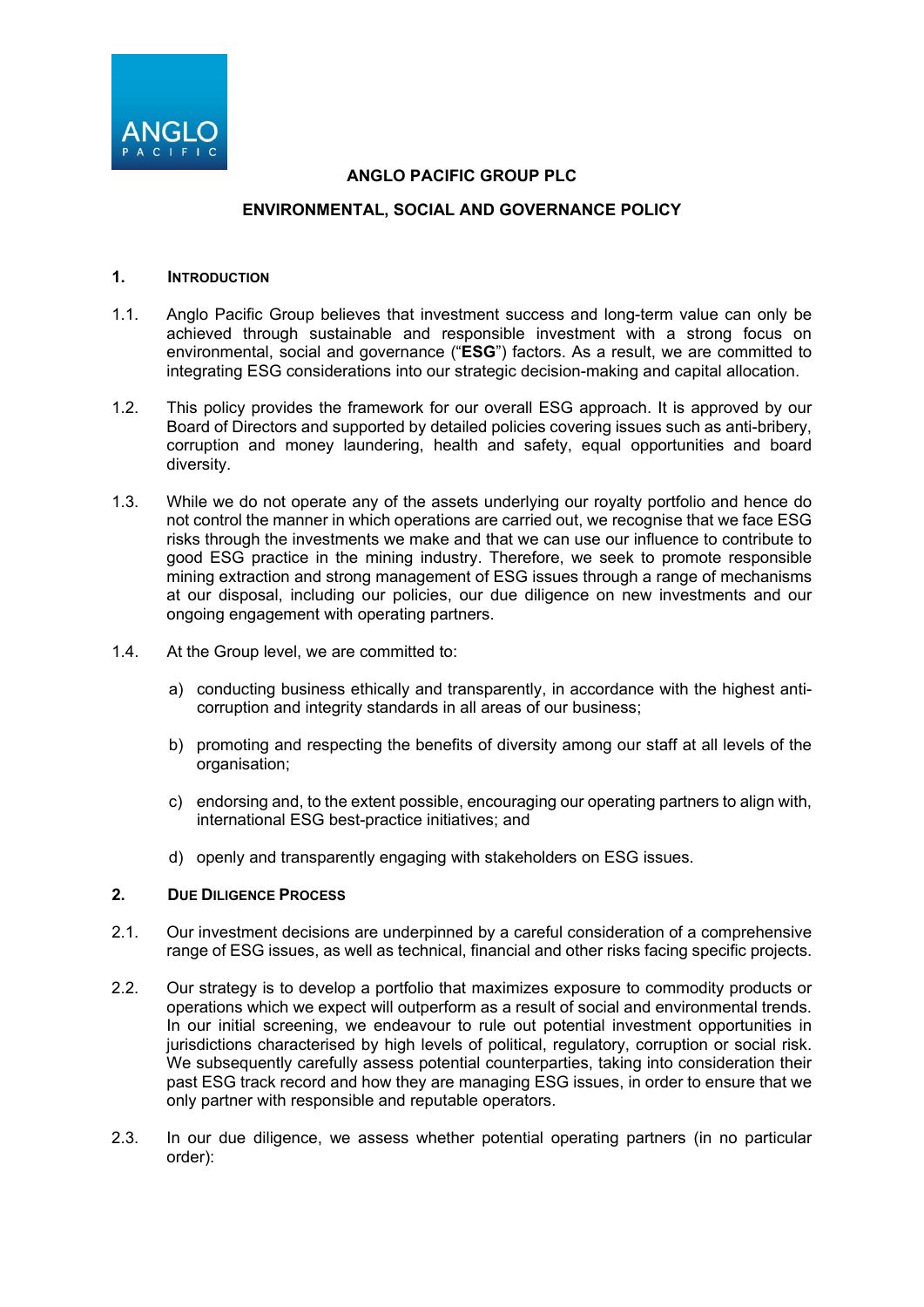- a) align their activities with leading ESG principles and initiatives, including the ICMM Ten Principles for sustainable development and the World Gold Council's Responsible Gold Mining Principles, among others;
- b) take measures to avoid adverse environmental impacts on stakeholders around their projects, including by minimising air pollution, dust and noise and by preserving biodiversity;
- c) have systems and processes in place for managing climate risks and take measures to reduce their carbon footprint, including by maximising the efficiency of their use of energy;
- d) implement international best practice on waste management and ensure responsible design and management of tailings and other waste storage facilities throughout the project lifecycle;
- e) commit to responsible water use and management, particularly if operating in waterstressed areas;
- f) respect and protect internationally-recognised human rights and act in line with relevant global human rights standards;
- g) respect and promote the internationally-recognised core labour rights, comply with all applicable national labour protection legislation and act in line with international labour standards, such as those enshrined in the International Labour Organisations Conventions concerning freedom of association, collective bargaining, forced labour, child labour and employment discrimination;
- h) conduct their operations in accordance with high health and safety standards and encourage a strong safety culture;
- i) foster positive social and community relationships through regular engagement and social investment practices;
- j) comply with all applicable anti-corruption and bribery legislation and maintain high integrity standards within their business;
- k) implement appropriate internal whistleblowing mechanisms for staff, as well as grievance mechanisms through which affected community members can voice their concerns and seek redress; and
- l) communicate their ESG-related activities, where possible in accordance with international standards.

### **3. ROYALTY AND STREAMING AGREEMENTS**

- 3.1. We also mitigate ESG risks facing our underlying assets by integrating ESG considerations into our primary royalty and streaming agreements where possible, including through:
	- a) encouraging participation in leading ESG initiatives among operating partners such as, for example, the ICMM Sustainable Development Framework, International Finance Corporation Performance Standards, Voluntary Principles on Security and Human Rights, UN Guiding Principles on Business and Human Rights, and the World Gold Council's Responsible Gold Mining Principles;
	- b) regular site visits, which allow us to obtain greater assurance on the operator's management approach and the level of ESG risk at each asset and